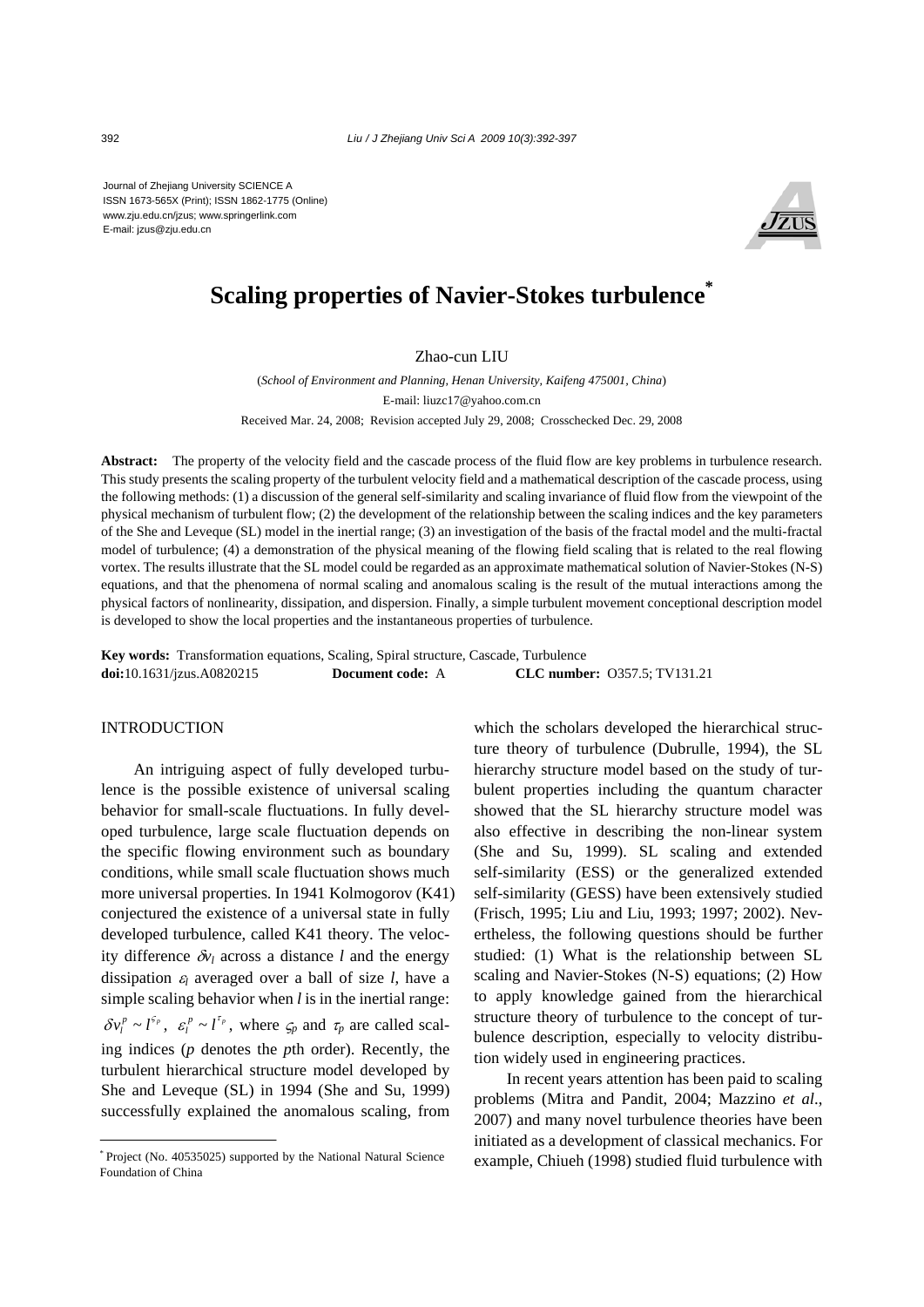dynamical quantum chaos, and Marmanis (1998) did the analogy between N-S equations and Maxwell's equations. Some valuable achievements concerning particles and fields in fluid turbulence were reviewed by Falkovich *et al.*(2001). Classical mechanics has developed continuously to give one an opportunity to reconsider these known theories at an early stage and to bring many valuable hints for further studies.

In this paper, from the viewpoint of scaling, some properties of turbulence, such as scaling invariance, SL scaling and the cascade process of fluid flow, were studied.

## GENERAL SELF-SIMILARITY AND SCALING INVARIANCE OF FLUID FLOW

## **Scaling invariance of some physical variables of fluid flow**

Barotropic, incompressible viscous fluid flow with potential mass force is considered in this study. However, the results could be extrapolated to general cases without any essential difficulty. The motion equations of incompressible Newtonian fluid are deduced by N-S equations as follows:

$$
\frac{\partial V}{\partial t} + (V \cdot \nabla)V = -\frac{1}{\rho} \nabla p + \nu \nabla^2 V, \qquad (1)
$$

where  $\nabla$  is the Hamilton operator, *V* is velocity, *t* is time, *p* is pressure (for convenience, the pressure after absorbing the potential mass force is also called pressure),  $\rho$  is density, and  $\nu$  is the kinematic viscosity coefficient. Eq.(1) could be transformed by the following formulae:

$$
\begin{cases}\n\hat{x} = \lambda^{\beta_1} x, \n\hat{t} = \lambda^{\beta_2} t, \n\hat{v} = \lambda^{\beta_1 - \beta_2} v, \n\hat{p}^* = \lambda^{2(\beta_1 - \beta_2)} p^*, \n\hat{v} = \lambda^{2\beta_1 - \beta_2} v, \n\end{cases}
$$
\n(2)

where  $p^* = p/\rho$ , *x* means the variable of spatial length. Then the form of Eq.(1) remains invariant, moreover, the dimensionless parameters of the Reynolds number of  $Re = (vl)/v$  and Froude's number of  $Fr = v^2/(gh)$  remain invariant. The parameters of  $\beta_1$ ,  $\beta_2$ , in Eq.(2) are

called scaling indices.

After the variables were transformed according to Eq.(2), the relations between these variables, such as the turbulent kinematic energy dissipation rate  $\frac{1}{2}v^2\bigg),$  $\mathcal{E} \equiv -\frac{\partial}{\partial t}$  $\equiv -\frac{\partial}{\partial t} \left( \frac{1}{2} v^2 \right)$ , vorticity  $\omega = \nabla \times v$ , enstrophy  $Q \equiv |\boldsymbol{\omega}|^2/2$ , helicity *h*≡*v*· $\boldsymbol{\omega}$ , and Lamb vector  $\boldsymbol{L} = \boldsymbol{\omega} \times \boldsymbol{v}$ , are shown as follows:

$$
\begin{cases}\n\hat{\varepsilon} = \lambda^{2\beta_1 - 3\beta_2} \varepsilon, \\
\hat{\omega} = \lambda^{-\beta_2} \omega, \\
\hat{Q} = \lambda^{-2\beta_2} Q, \\
\hat{h} = \lambda^{\beta_1 - 2\beta_2} h, \\
\hat{L} = \lambda^{\beta_1 - 2\beta_2} L.\n\end{cases}
$$
\n(3)

## **Relations between the scaling invariance and SL scaling**

The relationship between SL scaling and GESS scaling was discussed by Dubrulle (1994) and She and Su (1999), and the relationship between self-similarity and scaling was discussed by Liu and Liu (2002). It is known that the power spectrum of the physical variable with no characteristic scale satisfies the following formula:

$$
S(k) \sim k^{-\mu}, \tag{4}
$$

where *k* is the wave number, and  $\mu$  is the index of power spectrum that has the following relation to the velocity scaling:

$$
\mu=2(\beta_1-\beta_2)+1.
$$
 (5)

If the scaling index of fluctuating velocity of the *p*th order is  $\zeta_p$ , like that in the K41 theory, i.e.,  $S_p(\ell) = \langle |\mathbf{v}(x+\ell) - \mathbf{v}(x)|^p \rangle = \langle |\delta \mathbf{v}_\ell|^p \rangle \propto \ell^{\epsilon_p}$ , the following relations can consequently be developed as in the SL hierarchy model:

$$
\beta_1 - \beta_2 = \frac{\mathrm{d}\varsigma_p}{\mathrm{d}p} = \gamma p + c(1 - \beta^p). \tag{6}
$$

The physical meaning of  $\beta_1$ ,  $\beta_2$  could be explained subsequently. Let

$$
\beta_1 = \gamma p + c, \ \beta_2 = c \beta^p,\tag{7}
$$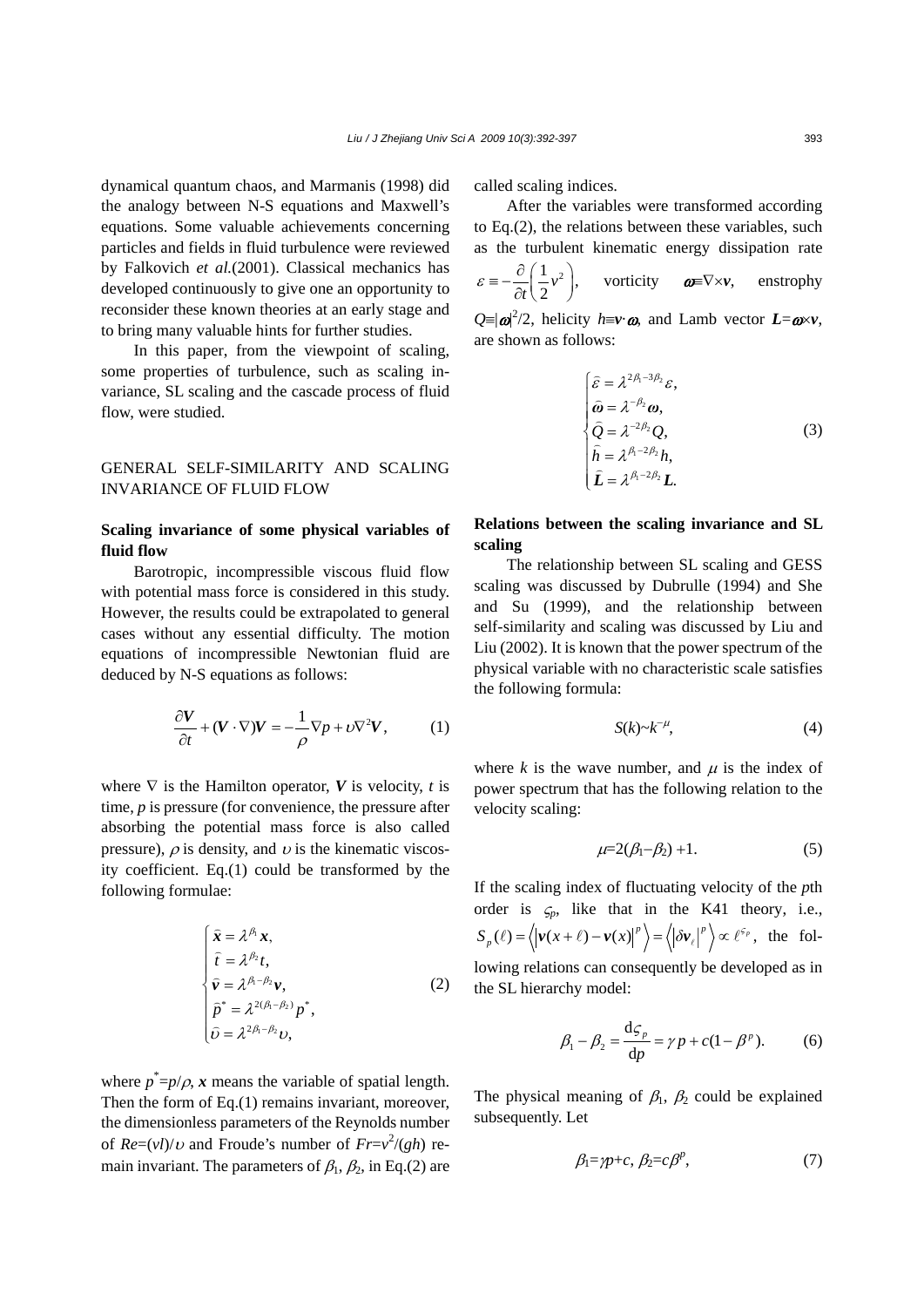like those in the SL hierarchy model, where  $\gamma$  is the index of the most excited state of the energy dissipation rate, and *c* is the co-dimension of space of the most excited structure covering. Thus  $\beta_1$  shows the properties of the most excited state, and  $\beta_2$  shows the co-dimension space of the *p*th order coherent structure covering. The physical meaning of the constant  $\beta$ of the SL model associates with the parameter  $\beta_1$ , which will be discussed in the following text.

From the viewpoint of mathematics, the essential difficulty to be examined in the cascade-down of turbulent energy is the function of the non-linear term that plays an important role in the energy transform process. As  $\hat{\varepsilon} = \lambda^{2\beta_1 - 3\beta_2} \varepsilon$ , if we take  $\hat{\varepsilon} = \varepsilon$ , then  $\beta_2 = 2\beta_1/3$ . Let  $S_p(x) \equiv (v)^p$ . Because  $\hat{x} = \lambda^{\beta_1} x$  and  $\hat{v} = \lambda^{\beta_1 - \beta_2} v$ , if we have known  $S_p(x) \propto \ell^{\tilde{p}}$ , then there should be  $\tilde{p} = p/3$ . The result is accordant with the following formulae developed from the hypothesis of K41 Theory (Frisch, 1995):

$$
S_p(x) \propto \ell^{p/3},\tag{8}
$$

$$
S_p(x) = C_p \varepsilon^{p/3} \ell^{p/3}.
$$
 (9)

## **Relationships between the scaling and the** β **model, the fractal turbulence model and the multi-fractal turbulence model**

The basic hypotheses of the bi-fractal turbulence model or the multi-fractal turbulence model, e.g., the natural generalized results of  $\beta$  model developed by Frisch *et al.*(1978) (here the bi-fractal model is taken as an example; the physical hypotheses of the bi-fractal model and the multi-fractal model are essentially the same), which have two sets, namely  $\wp_1$ and  $\mathfrak{\wp}_2$ , both of which are imbedded in the physical space of the fluid flow. The velocity near  $\wp_1$  has the scaling exponent  $h_1$  and the velocity near  $\wp_2$  has the scaling exponent  $h_2$ , and they possess the following properties:

$$
\frac{\delta v_{\ell}(x)}{v_0} = \begin{cases} \left(\frac{\ell}{\ell_0}\right)^{h_1}, & x \in \wp_1, \dim \wp_1 = D_1, \\ \left(\frac{\ell}{\ell_0}\right)^{h_2}, & x \in \wp_2, \dim \wp_2 = D_2. \end{cases}
$$
(10)

The essential hypothesis is that  $\zeta_p$  could be given with different values, i.e., ζ*p* takes two different values in two different cases:  $\zeta_p=h_1$  in  $\wp_1$  and  $\zeta_p=h_2$  in  $\wp_2$ , respectively. Let  $\beta_2=h_2$  and  $\beta_1=h_1+h_2$ ;  $\beta_1$  means the fractal of space filled by the fluid flow. The multifractal models could be treated in the same manner.

The mathematical physics basis of the above models, such as  $\beta$  model, fractal model, and multi-fractal model of turbulence, could be regarded as the scaling transform relations of N-S equations. Moreover, in the practical fluid flow, the basis is fulfilled by the vortex. By the way, SL scaling can be developed from the bi-fractal model and log-Poisson distribution law as described by Dubrulle (1994).

Although the scaling of the flow field is invariant as mentioned above, it is considered that no universality exists in the probability distribution function (PDF) of physical variables in all kinds of fluid movements, because the PDF relates to the concrete mechanism of turbulence. On the other hand, it is also considered that there is no universality for the tail function deviating from the selected PDF, e.g., the Gaussian normal distribution law of the physical variable. Both phenomena imply that the specific PDF is related to the evolution style, e.g., symmetry breaking and intermittence, which can be described as the mutual relationship of  $\beta_1$  and  $\beta_2$ , to some extent.

#### **Analysis of velocity field**

As Eq.(1) is the governing equation for fluid flow, the property of general similarity is attached to the solutions corresponding to different scales of the fluid flow. For example, the velocity is

$$
\mathbf{V}(\lambda^{\beta_1}x, \lambda^{\beta_2}t) = \lambda^{\beta_1 - \beta_2} \mathbf{V}(x, t). \tag{11}
$$

In practical engineering, if the velocity distribution was analytically expressed as the function of spatial and time variables, then why does Eq.(2) require concrete expression for the forms of velocity? For the functional equations, the solution of  $f(\lambda^{\beta_1}x) = \lambda^{\beta_1} f(x)$  is  $f(x)=cx$ , and the solution of  $s(\lambda^{\beta_2}t) = \lambda^{\beta_2} s(t)$  is  $s(t)=ct$ , where *c* denotes constant. The solutions show that if any one of the spatial variables or the temporal variables was taken as the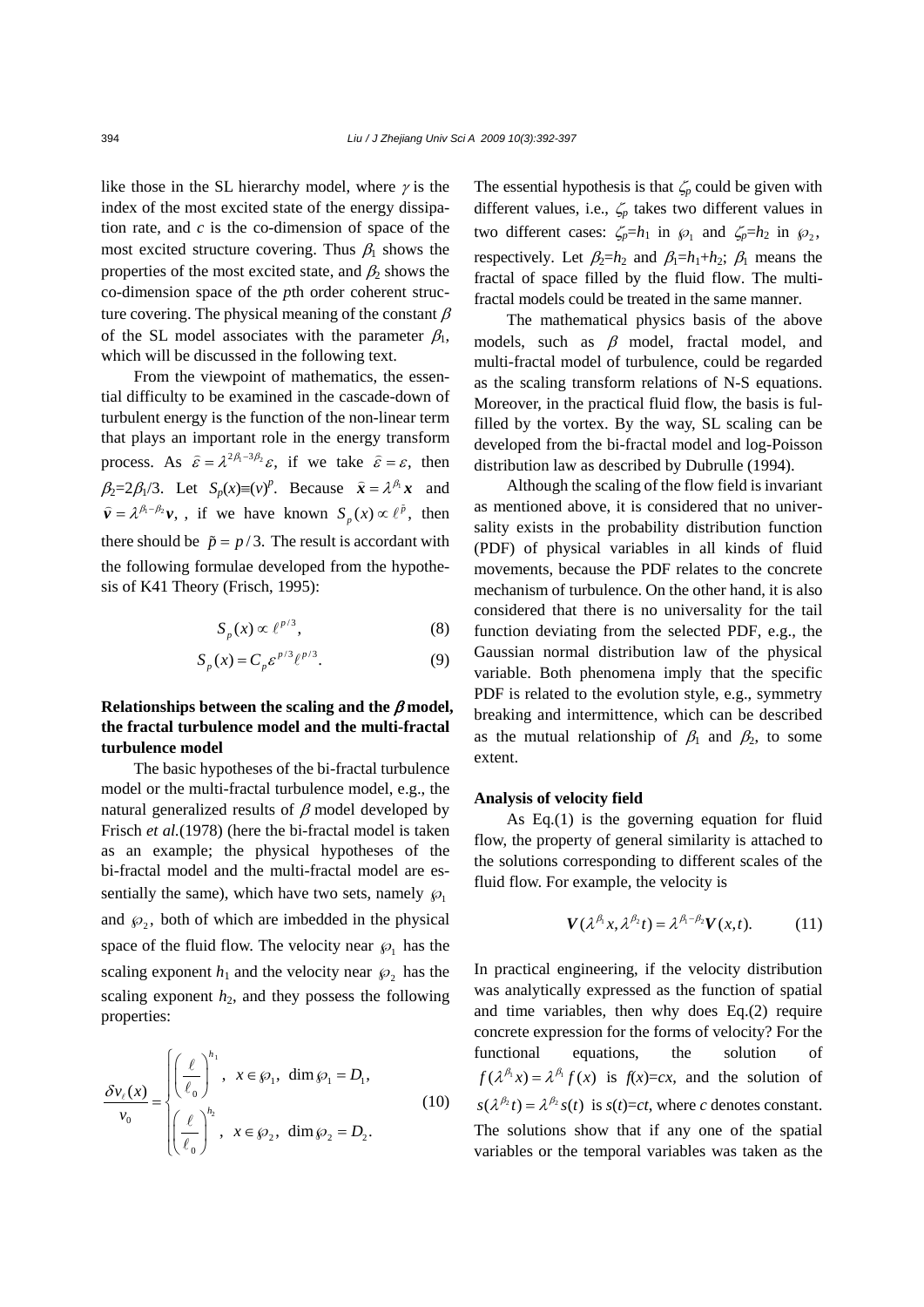reference parameter, there would be no specific requirement for another in velocity distribution. In Eq.(2), let  $\beta_1-\beta_2=1$ , and then

$$
\mathbf{V}(\lambda^{\beta_2+1}x,\lambda^{\beta_2}t) = \lambda \mathbf{V}(x,t). \tag{12}
$$

According to the renormalization group, the solution of  $f(\lambda^{\beta_2+1}x, \lambda^{\beta_2}t) = \lambda f(x,t)$  is

$$
f(x,t) = t^{1/\beta_2} F_1\left(\frac{x}{t^{(\beta_2+1)/\beta_2}}\right), \text{ or}
$$

$$
f(x,t) = x^{1/(\beta_2+1)} F_2\left(\frac{t}{x^{\beta_2/(\beta_2+1)}}\right), \tag{13}
$$

where  $F_1(\cdot)$  and  $F_2(\cdot)$  are arbitrary functions.

 $C_i(r) = \overline{v(x)v(x+r)}$  represents an autocorrelation function of turbulent velocity with the distance of *r*, which is the exponent function for each scale and the power function for the whole turbulence, according to Liu and Liu (2002)'s study. After calculation, this study presents the auto-correlation function of the model as follows:

$$
C(r) = ar^{2\beta_3} + \frac{\lambda^{2\beta_3} C_0(r)}{\lambda^{2\beta_3} - 1},
$$
 (14)

where  $\beta_3=1-\beta_2$ . Although it is difficult to find the concrete analytic solution of Eq.(14), practical engineering shows that there are two types of velocity distributions widely used for shear flow, e.g., open channel flow, namely power type and a logarithmic one:

$$
v = Ax^{\alpha} + B
$$
 and  $v = A_1 \ln(x) + B_1$ , (15)

where  $\nu$  and  $\chi$  could be the dimensional physical variables or the dimensionless physical variables. The two types of velocity distribution formulae should be the approximate solution of the N-S equation under the particular conditions.

It is self-similarity and self-preservation that result in the power type and the logarithmic type of velocity distribution. Different phases of flow self-similarity result in the problem of deciding which one will be the most appropriate type to describe the

distribution of velocities (Hunt, 2001).

#### **Physical meaning of flow field scaling**

Description of the cascade process seems solid in virtue of the scaling transform relations of the flow field. The turbulence scaling connects with the cascade process of the fluid flow. The cascade process of turbulent energy is mainly determined by the stretch of vortexes (Wu *et al.*, 2006). The mutual actions among many vortexes make vortexes themselves become slimmer and slimmer. Thus the turbulent energy is transferred from the large vortexes to the small ones, and the cascade process of turbulent energy is formed. As the vortex becomes slimmer and slimmer, the turbulent energy will finally dissipate. This dissipation process belongs to the entropy increasing process. At the same time, a turbulent field is a dissipative structure system according to the theory of Prigogine. Because of the self-organization, such as the instabilities of the fluid flow, the vortexes rolling up, and the vortexes pairing, the energy of the small vortexes may be transferred to that of the large ones to make the flow field become ordered. The above fact, a typical phenomenon of Ranque-Hilsh, is called the entropy decreasing process. In this process, the commutating mechanism plays an important role, which causes the small vortexes to become large ones because of the Coriolis force. But from the viewpoint of the mechanism of phenomenology, the infinite hierarchy structures of flow are only a deterministic process in which the energy of mean flow transfers to the energy of fluctuating flow because of the available viscosity and finally turns into molecule heat.

The scaling transform relations of the above flow field strongly support the cascade process.

From the physics viewpoint, turbulence could be regarded as an excited medium. The fourth effect of turbulence, dispersion, recently proposed, connects with the excited medium's following properties: (1) the local nature of the excitation; (2) the hysteretic nature of the excitation propagation. She and Su (1999) figured out that the most important hypothesis of H4 in the SL model originated from the hidden symmetry of the N-S equation. Furthermore, the symmetry could be described with the general co-variance (Dubrulle, 1994). Comparing the above hypothesis of H4 with Eq.(3), it could be concluded that the SL model basically illustrated the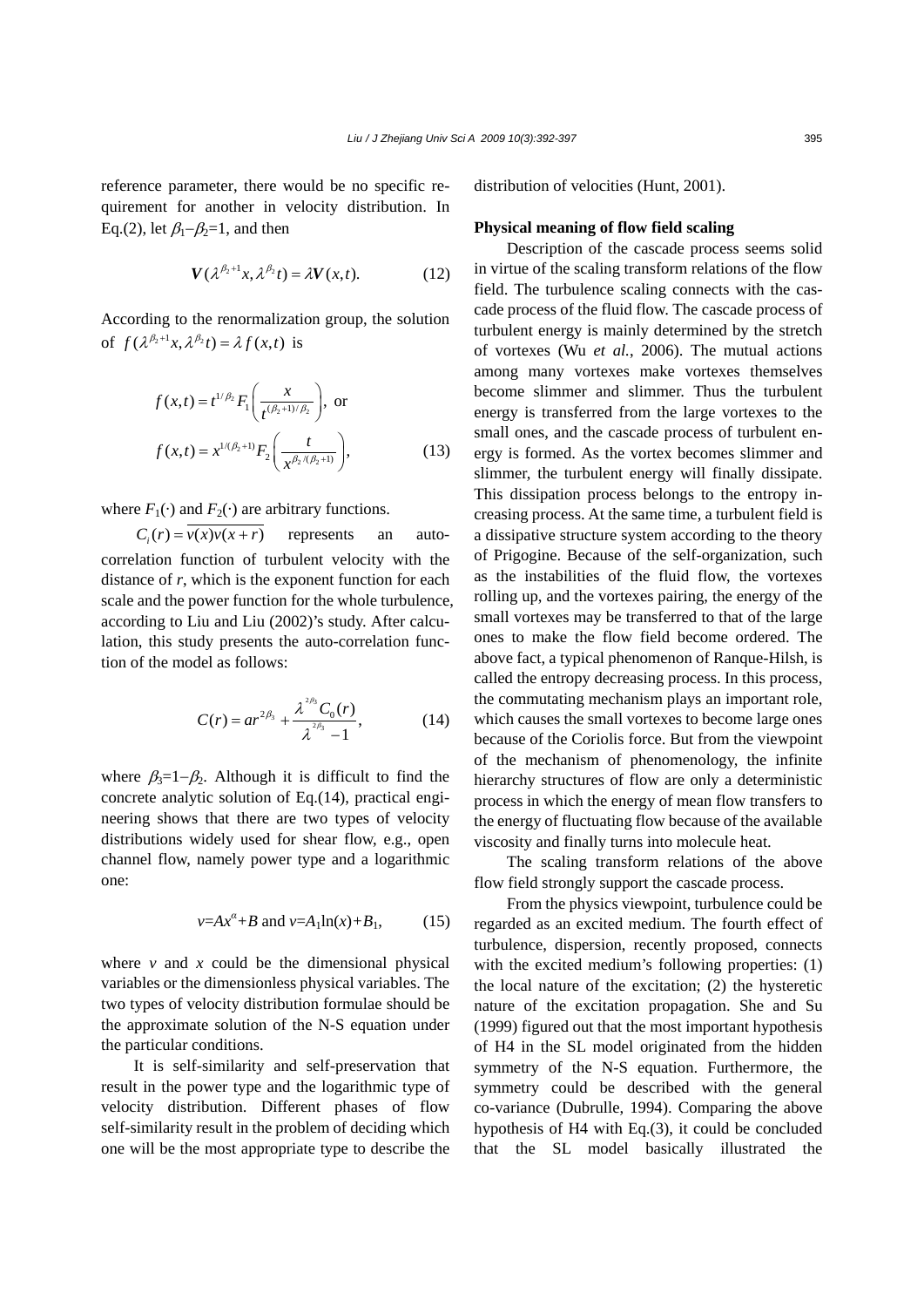mathematical physics properties of the N-S equation with a different Reynolds number. The scaling that displays the normal one and anomalous one comes from the different behavior of the intrinsic properties of the N-S equation (Qian, 2001).

Then two problems arise: What is the physical mechanism of the scaling? How to explain the different mechanisms of the scaling from the viewpoint of turbulent evolution, for normal scaling and anomalous scaling corresponding to a different Reynolds number with different mechanisms.

Different values of the Reynolds number essentially indicate the different cooperative evolutional results of wave behavior and particle behavior, and result in different excited levels of mutual action mechanism on dissipation and dispersion with normal scaling and anomalous scaling. Normal scaling corresponds to the cooperative evolutional result of particle behavior and wave one, and anomalous scaling corresponds to dominating particle behavior. In other words, normal scaling and anomalous scaling are different properties of fluid flow with a deterministic evolutional mechanism. Compared with experimental results (Lee and Lee, 2001), normal scaling and anomalous scaling represent the different structural behavior of the fluid flow in different evolutionary stages. Traditionally, the flow field can be regarded as the stochastic field with non-white noise. When the Reynolds number is large enough, small scale eddies are independent of their evolutionary history. It is the independence that leads the fluid to realize the deterministic statistical state. According to the viewpoint of the dissipative and dispersive mechanism of turbulence (Liu and Liu, 1998), different dominating physical factors exist resulting in different structures and different dominating mechanisms at different evolutionary phases.

The wave nature and the particle nature at some evolutionary phases appear due to random fluctuation, and the random nature of small scale eddies arises subsequently. On one hand, the above phenomena demonstrate the reason why no universality for the probability distribution function exists. On the other hand, it may be a possible reason for the fact that the scaling becomes different when the scaling order is infinite and the Reynolds number is infinite (Nelkin, 1995; Zou, 2003).

#### SIMPLE TURBULENT DESCRIPTION MODEL

It is confirmed by experimental results (Lee and Lee, 2001) that turbulence and transition are different stages with the same physical process, the resonance is their common physical mechanism, and CS-solitons, combined-CS-solitons, and ring vortex are the uniform basic structures of fluid flow.

A simple turbulent conceptional description model is proposed for fully developed turbulence to describe the relationship between mechanics and statistics. For any element in fluid flow, a fiber bundle structure exists which is composed of a direct product of 3D space and 1D time:

$$
M^4 = R^3 \otimes R^1. \tag{16}
$$

The style of transform from the base space to the state space is as follows: (1) the spatial shift, (2) the spatial rotation, (3) the spatial distortion, and (4) the time delay. In this study, the base space takes a continuous form, and the state space takes a discrete form of which the value may be definite or countably infinite.

Some indices for measuring the fully developed turbulent flow manifest more local and instantaneous properties. It is suggested that random fluctuation should exist to some extent in the premise of deterministic quantity if some indices were used to quantitatively describe turbulence. Possibility distribution of the variables corresponding to different evolution levels of turbulence should be permitted to fluctuate randomly in some respects besides the ultimate deterministic distribution function. This is one of the effects of symmetry breaking in deterministic chaos.

### **CONCLUSION**

This study presented scaling transformation equations and case studies in the flow field. The scaling invariance and the mathematical basis for the fractal and the multi-fractal model were studied. In the inertial range, relationships between the scaling indices and the key parameters of the SL model suggest that the SL model could be regarded as an approximate mathematical solution for N-S equations.